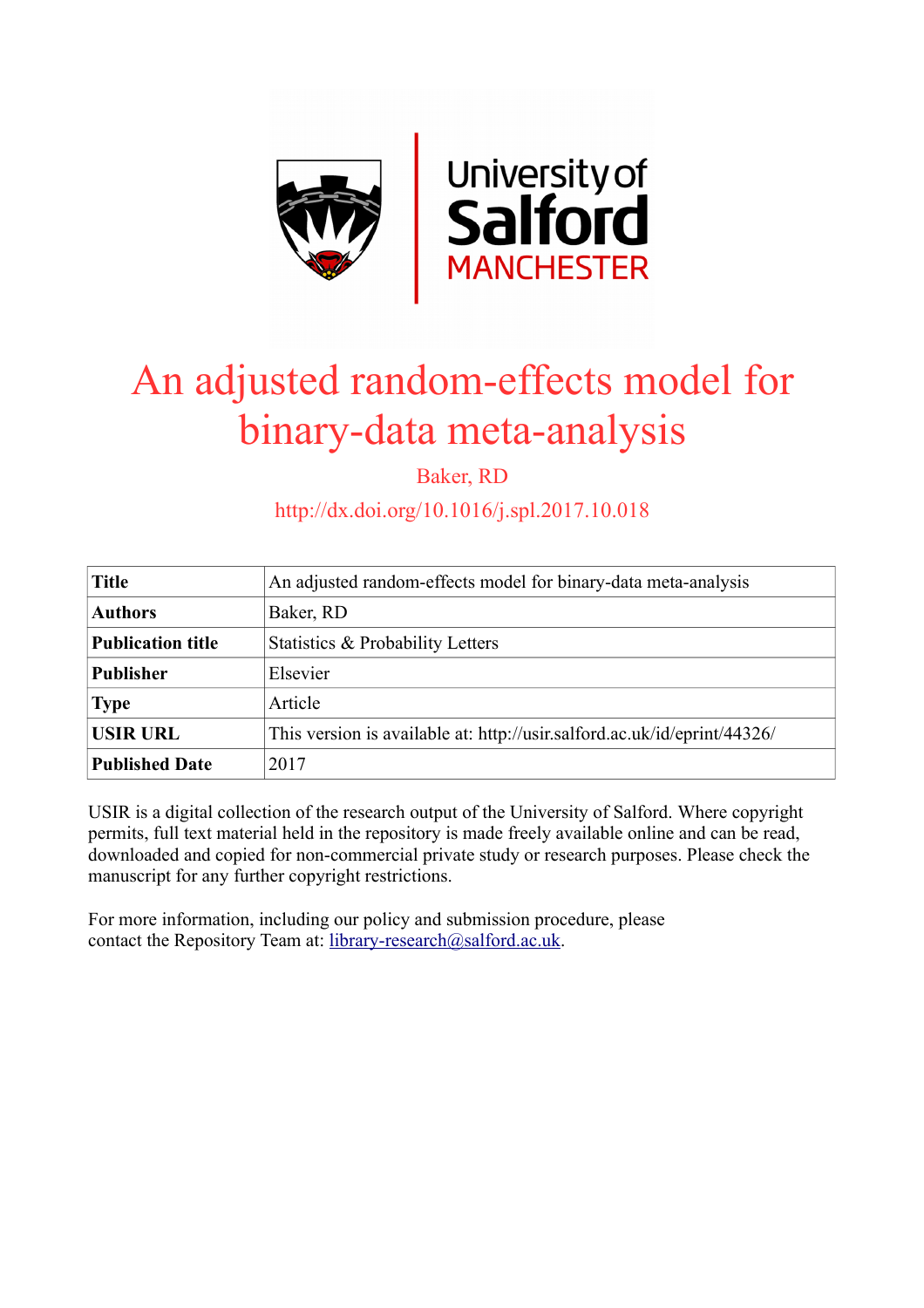## An adjusted random-effects model for binary-data meta-analysis

Rose Baker School of Business University of Salford, UK

Keywords

meta-analysis, random effect, binary data, beta distribution.

Preprint submitted to Elsevier November 13, 2017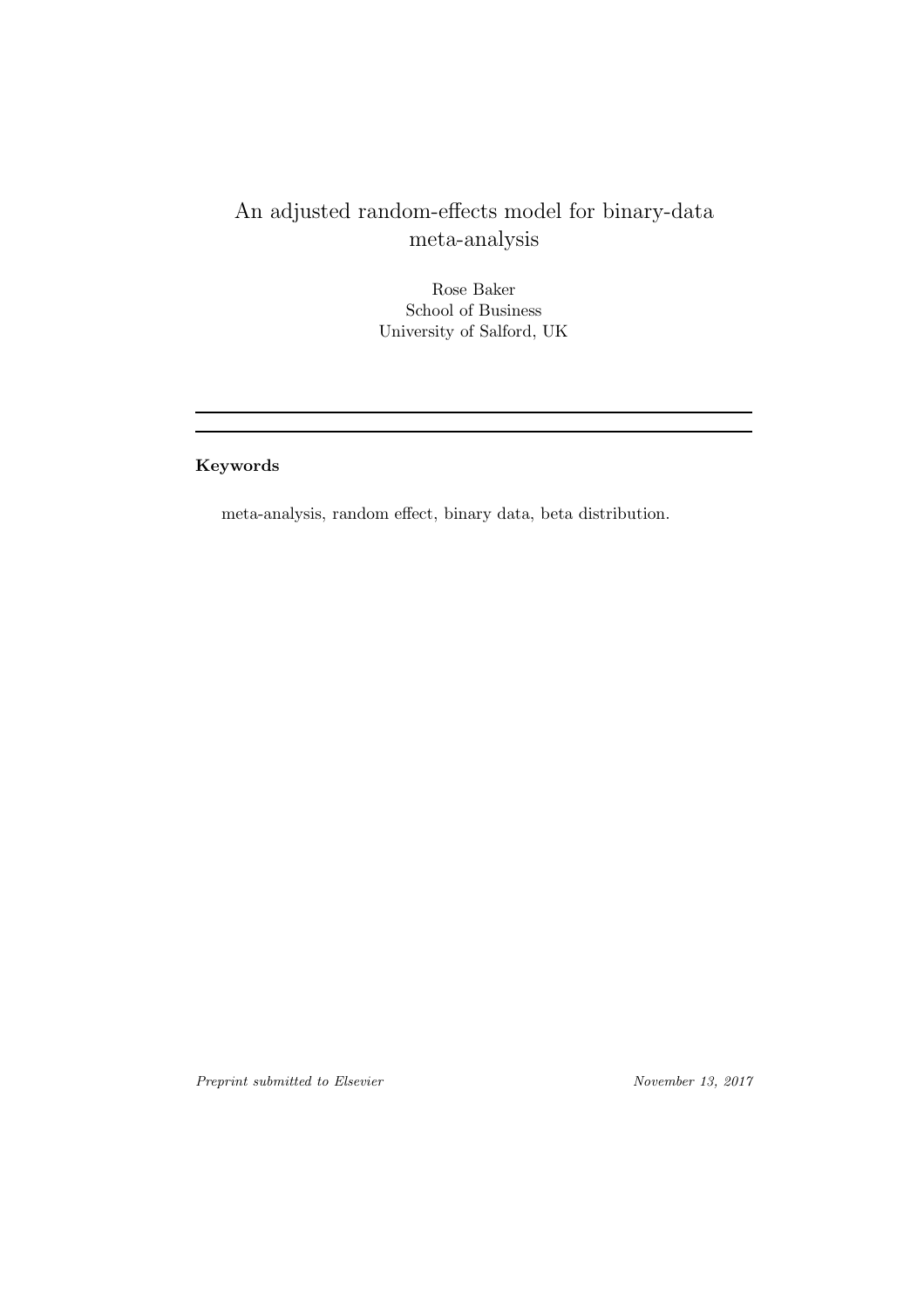### An adjusted random-effects model for binary-data meta-analysis

Rose Baker School of Business University of Salford, UK

#### Abstract

A new model with a variable size of random effect is introduced for the meta-analysis of  $2 \times 2$  tables. The random-effects parameter has a simple interpretation in terms of sample size and offers a new measure of heterogeneity.

#### 1. Introduction

The focus of this article is binary-data meta-analysis applied in medicine and epidemiology, and the language of those subjects is used. However, the results here apply also to meta-analysis generally. Beyond medicine and epidemiology, there is a very wide range of application areas, e.g. education.

By far the most common trial design for binary data is a parallel study, in which one patient group receives treatment A, and the other receives treatment B. Often but not always, 'treatment A' will be a placebo. An event (some measure of recovery or the reverse, such as death) occurs to some members of each group. There are usually no individual patient covariates such as age or disease duration, so the results can be summarized in a  $2 \times 2$ table. In epidemiological studies, typically group A is the control group,

Preprint submitted to Elsevier November 13, 2017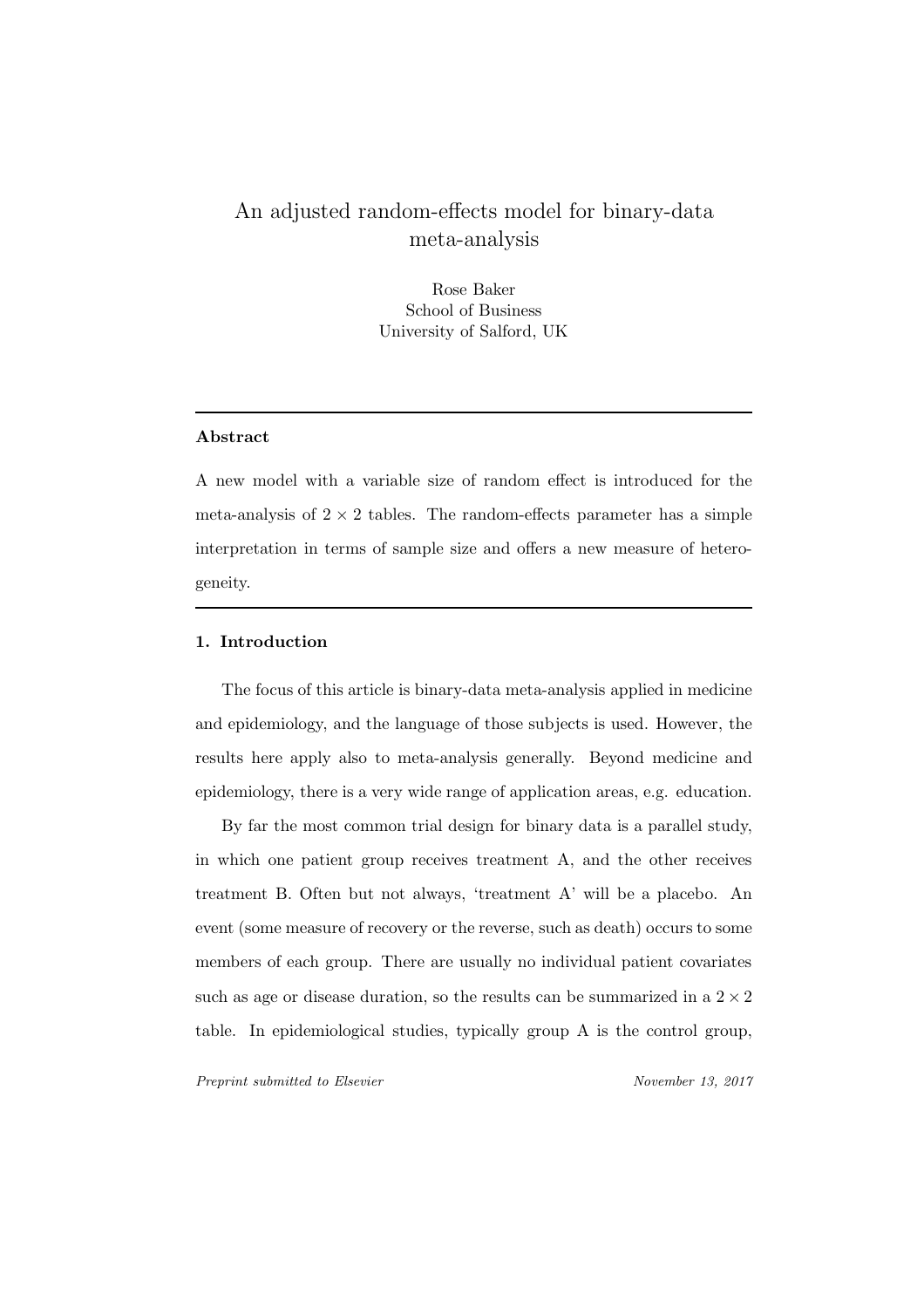and group B has been exposed to some hazard.

In a meta-analysis we seek to estimate the 'treatment effect'  $\theta$  and its standard error from a number of such  $2 \times 2$  tables, each one giving the results of a study that a systematic review has found to be of acceptable quality. One major problem is that studies often disagree by more than their quoted statistical errors would indicate. This disagreement may arise in medicine because of differing patient mixes among the various studies, varying operational procedures, or use of a wrong model of treatment effect by the analyst. This problem appears in nearly half of binary-data metaanalyses and is even more prevalent for continuous outcomes (Alba et al, 2016); the random effect is larger for 'softer' outcomes and lowest for 'hard' outcomes such as mortality (Turner *et al*, 2012). The Higgins *et al* (2003)  $I^2$ statistic is often used to give a measure of this extra variability (for caveats, see Borenstein et al 2017).

A standard approach is to model the excess variability by assuming that the observable treatment effect varies from study to study, so that the ith study 'sees'  $\theta_i = \theta + \epsilon_i$ , where  $\epsilon_i \sim N[0, \tau^2]$ . In this paper a modified form for the random effect is introduced, in which rather than simply assuming that the effective value of  $\theta$  varies from study to study, it is considered that this variation is induced by the probabilities of the event occurring under treatments A and B varying randomly between studies, so that the ith study has effective event probabilities that differ from the correct values, for the reasons given. Modelling this variation in probabilities using the beta distribution rather than modelling the variation in  $\theta_i$  directly gives a slightly different form for the random effect, in which its scale is geared to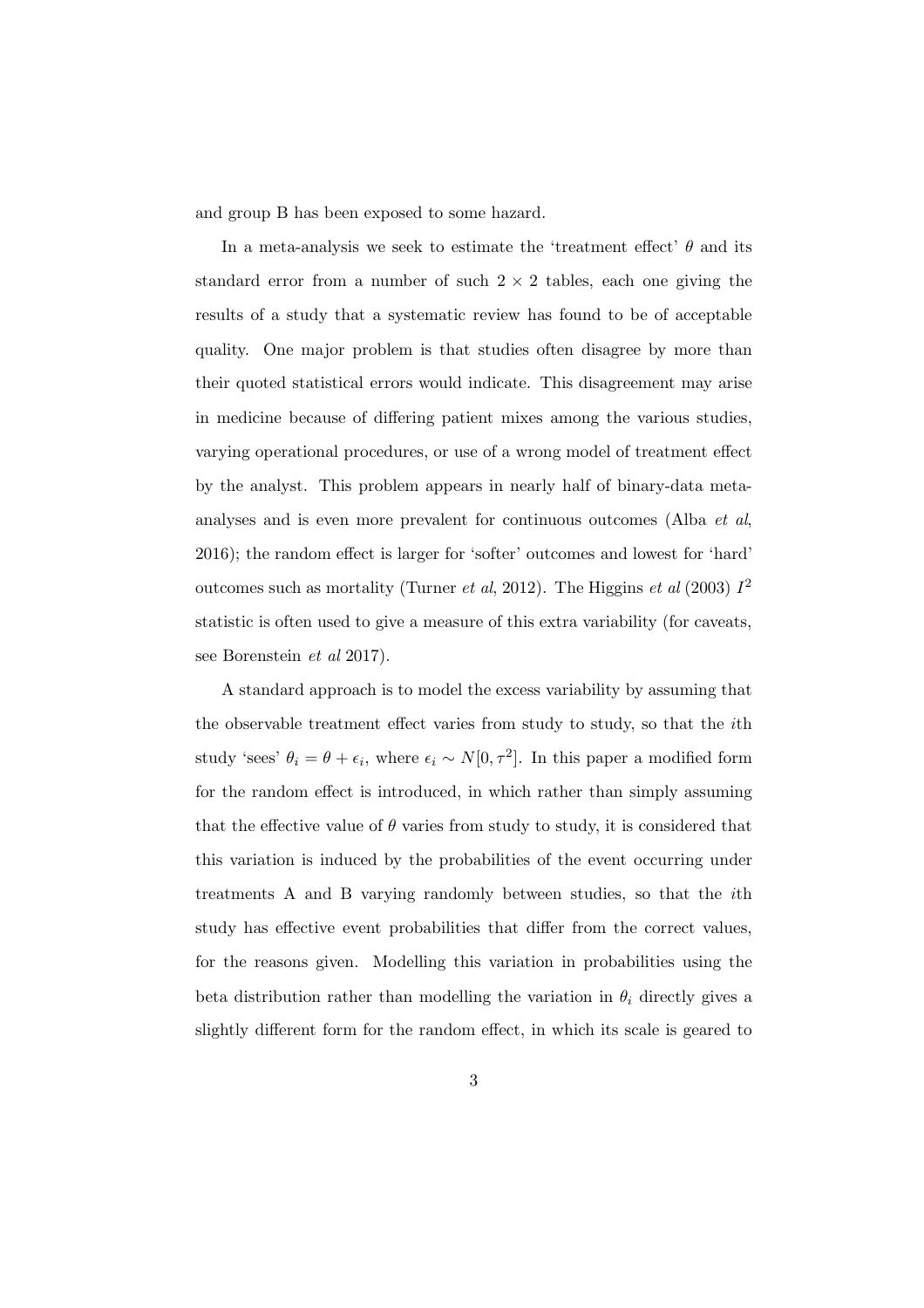the variance that  $\hat{\theta}_i$  would have for a constant sample size, say unity, in each group.

Note that if the treatment A and B event probabilities do not vary much from study to study, it does not matter which model of treatment effect is used, and also the random effects model proposed here and conventional models would give similar fits to data and give rise to similar conclusions. However, these probabilities usually do vary appreciably across studies.

The new random-effects submodel is derived, some examples are given, and the paper ends with some brief conclusions.

#### 2. The new model

#### 2.1. Some notation

Let there be  $n$  studies; table 1 gives notation for the observed data from a study. Study suffices will often be suppressed for clarity.

Let  $p$  be the probability of an event for treatment A (often control/placebo) and  $q$  the corresponding probability for treatment B. Let the treatment effect be  $\theta = g(q, p)$ . The currently-used treatment effects can all be written as  $\theta = T(q) - T(p)$ , for some monotonic function T, but this simplification is not needed here. Thus the widely-used log-odds ratio is

$$
\theta = \ln(q/(1-q)) - \ln(p/(1-p)) = \ln(q(1-p)/p(1-q)).
$$
 (1)

The methodology is exemplified using the log-odds ratio throughout, but is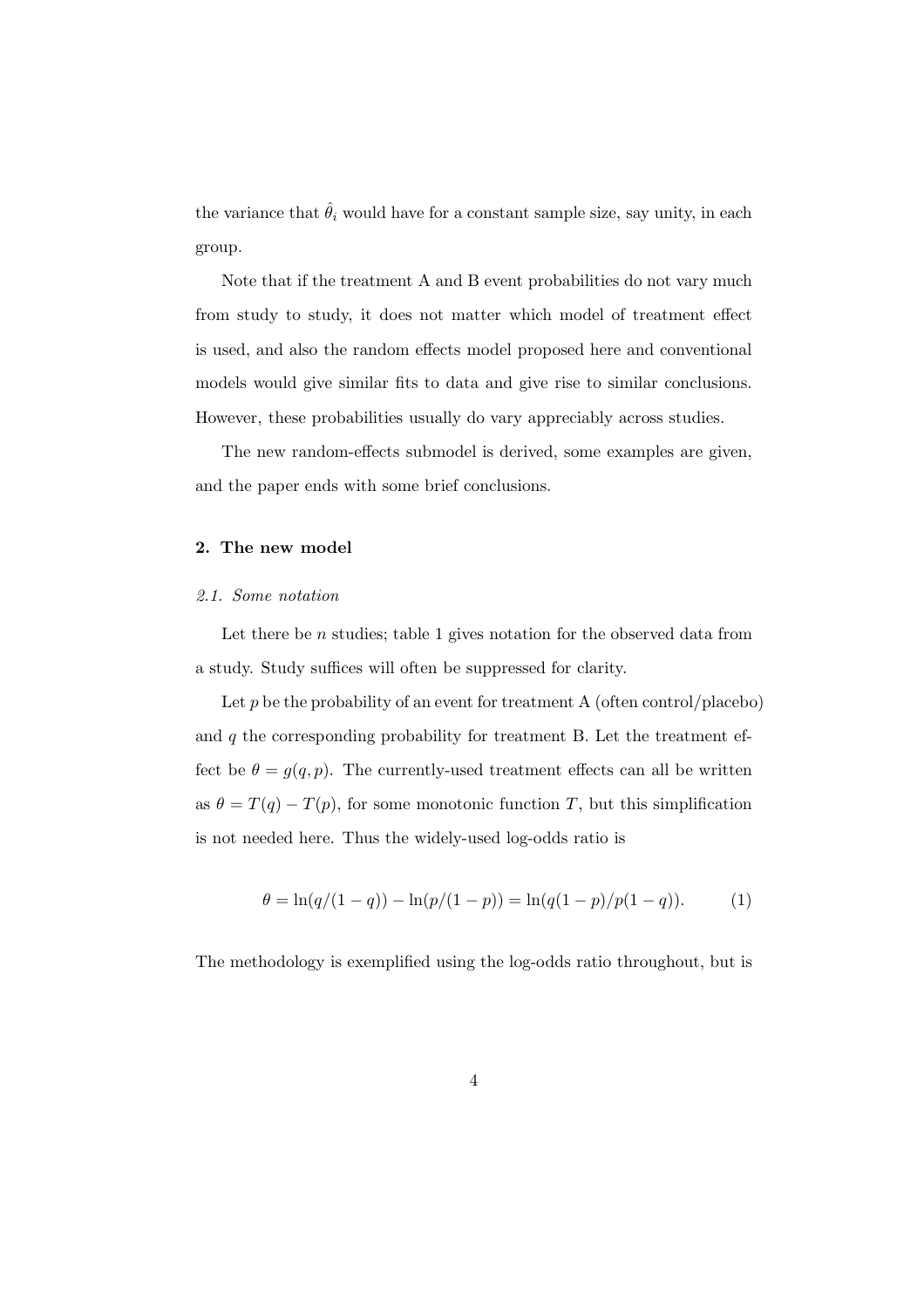quite general. Two-stage models give

$$
\hat{\theta}_i = g(\hat{q}_i, \hat{p}_i) \tag{2}
$$

from the *i*th study, where  $\hat{\theta}_i$  is assumed to be approximately normally distributed with mean  $\theta$ . Sample sizes are taken as  $N_q$ ,  $N_p$  respectively.

#### 2.2. Derivation of the model

The task is to find the variance of  $\hat{\theta}$ , which is assumed to be approximately normally distributed. Besides sampling error, the variance must include the random errors in  $P$  and  $Q$ ; we use  $P$  to show the method, and results are similar for Q. For small changes  $\delta p, \delta q$  we have that  $\delta \theta \simeq$  $(\partial g/\partial p)\delta p + (\partial g/\partial q)\delta q$ , and assuming that  $\delta p$ ,  $\delta q$  are independent, the delta method (e.g. Oehlert, 1992) gives

$$
\text{var}(\hat{\theta}) \simeq \{ (\partial g/\partial p)\}^2 \text{var}(P) + \{ (\partial g/\partial q)\}^2 \text{var}(Q).
$$

Taking  $N_p$ ,  $N_q$  as fixed, assume that the effective probability of an event is a random variable from some distribution. The beta distribution, as the conjugate prior for the binomial distribution, is a natural choice here. With parameters  $\alpha, \beta$  the mean is  $p = \alpha/(\alpha + \beta)$ . Then using the notation in table 1,  $n_{11}$  is the realization of a beta-binomial random variate (see e.g. Prentice, 1986), with mean  $N_p \alpha/(\alpha + \beta)$ , variance

$$
\operatorname{var}(n_{11}) = \frac{N_p \alpha \beta (\alpha + \beta + N_p)}{(\alpha + \beta)^2 (\alpha + \beta + 1)}.
$$
\n(3)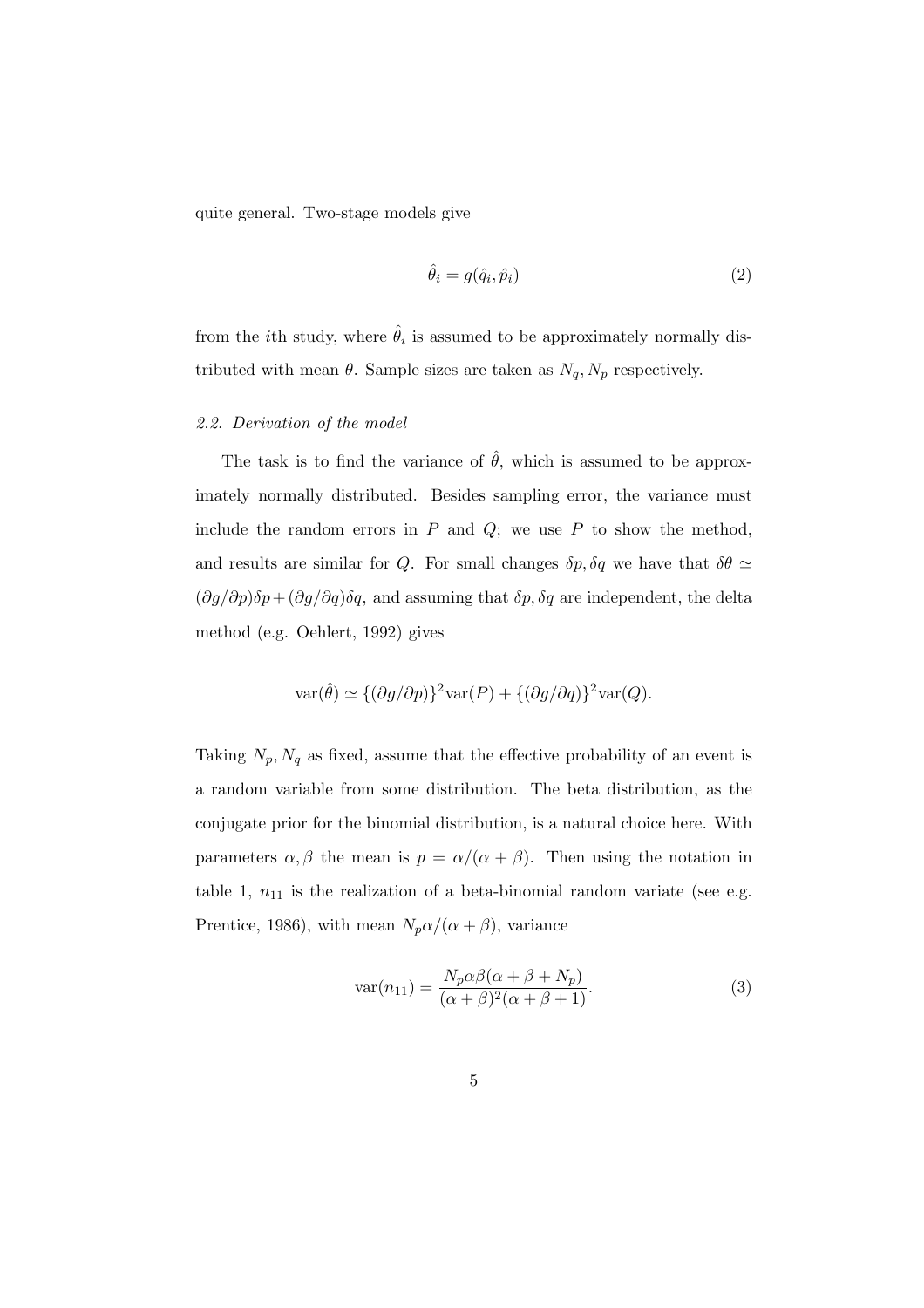Reparameterizing, one parameter, the random effect size, is taken as  $\rho =$  $1/(\alpha + \beta + 1)$ , and this is also the intra-study correlation. The method of moments gives  $\hat{p} = n_{11}/N_p = \rho \hat{\alpha}/(1 - \rho)$ . Hence  $\hat{\beta} = (1 - \rho)(1 - \hat{p})/\rho$ , and so from (3) the estimated variance of  $\hat{p}$  is

$$
var(n_{11}/N_p) \simeq \hat{p}(1-\hat{p})\{1/N_p + (1-1/N_p)\rho\}.
$$
 (4)

Hence finally

$$
\text{var}(\hat{\theta}) \simeq \{ (\partial g/\partial p) \}^2 \hat{p}(1-\hat{p}) \{ 1/N_p + (1-1/N_p)\rho \} + \{ (\partial g/\partial q) \}^2 \hat{q}(1-\hat{q}) \{ 1/N_q + (1-1/N_q)\rho \},
$$
\n(5)

which can be written for the *i*th study

$$
\text{var}(\hat{\theta}_i) = \sigma_i^2 + v_i \rho.
$$

The parameter  $\rho$  also has the meaning that  $\alpha + \beta = (1 - \rho)/\rho$  is the notional or effective sample size per group for the inter-study variation in  $\theta_i$ . The practical application of this is that there is little point in new studies having much larger sample size than  $\rho^{-1}$ . The statistic  $\hat{\rho}$ , expressed as a percentage, is a new measure of heterogeneity, not related to statistical significance as is  $I^2$ . For example, as sample size per study increases,  $I^2$  will tend to 100%, but  $\hat{\rho}$  will remain constant. Borenstein *et al* (2017) stress that  $I<sup>2</sup>$  is not 'an absolute measure of heterogeneity' although it is often taken as such;  $\hat{\rho}$  is an absolute measure.

This model has the implication that the size of random error for a study is geared to the sizes of  $\hat{p}$  and  $\hat{q}$ ; for values of  $\hat{p}, \hat{q}$ , giving a tiny variance,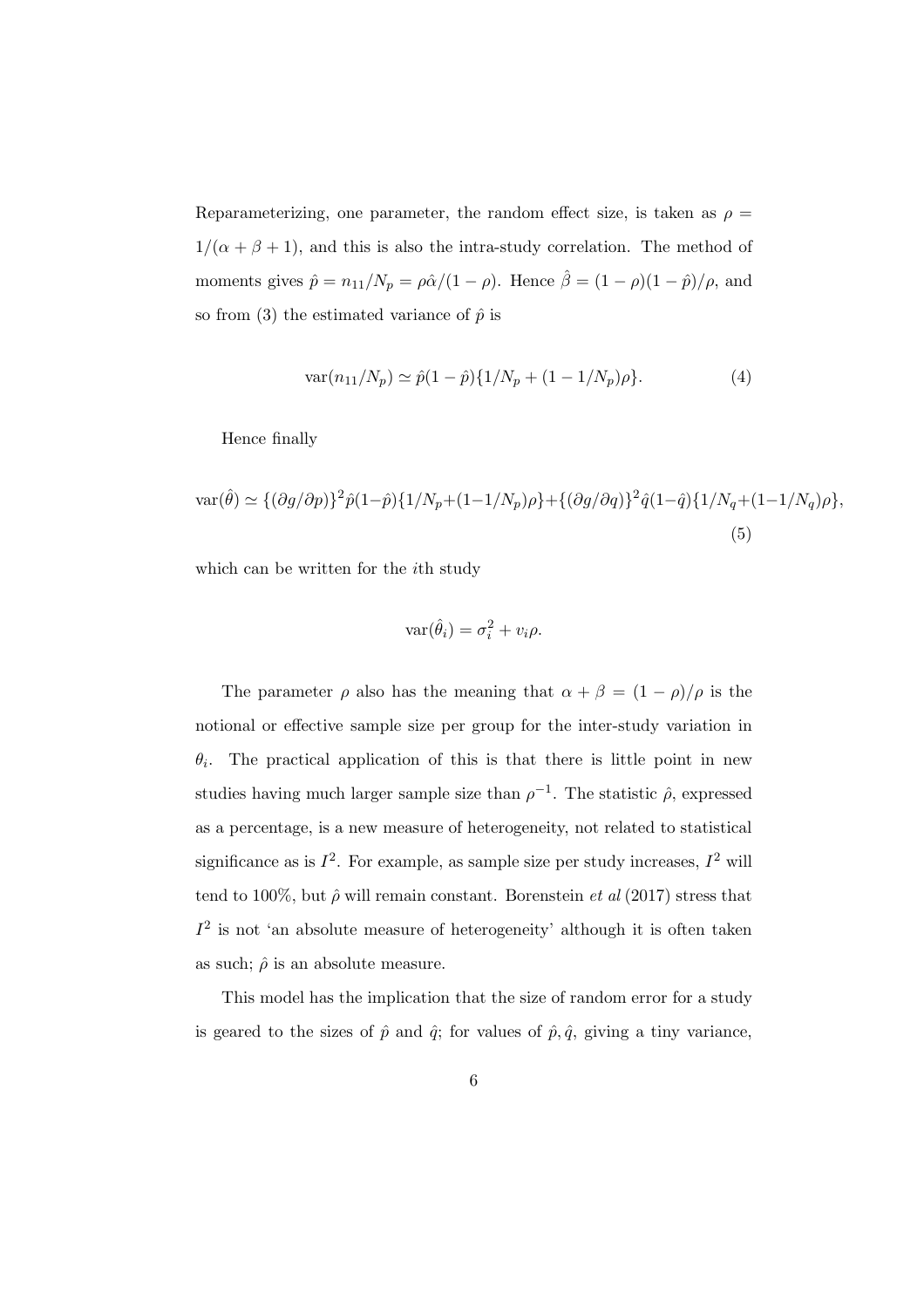the random effect variance is similarly tiny. Thus for the log-odds ratio  $\sigma_i^2 = \frac{1}{\hat{q}(1-\hat{q})N_q} + \frac{1}{\hat{p}(1-\hat{p})N_p}$ , so that the extra variance  $\rho\{\frac{1}{\hat{q}(1-\hat{q})} + \frac{1}{\hat{p}(1-\hat{p})}\}\$ is smallest when  $\hat{p}, \hat{q} = 1/2$ . This is the difference from the standard model, where the size of random error is constant.

Note that for the arc-sine transformation, designed to stabilize variance,  $\theta = \sin^{-1}(\sqrt{q}) - \sin^{-1}(\sqrt{p})$ , we have that  $v_i = 1/2$ , so the new method reduces to the old. For risk difference  $\theta = q - p$  we have that  $v_i = \hat{p}(1 \hat{p}$  +  $\hat{q}(1-\hat{q})$ . The size of the random effect is now greatest where  $\hat{p}, \hat{q} \simeq 1/2$ . Also, if  $N_q = N_p$  is constant for all trials, the new method amounts to a multiplicative rescaling of variance, like the methods used in particle physics (Baker and Jackson, 2013 )

#### 2.3. Changes to the DerSimonian and Laird and Mandel-Paule procedures

The DerSimonian and Laird (1986) method for random-effects metaanalysis has been very popular in the life sciences. Writing  $w_i = 1/\sigma_i^2$ , the sum of squares  $Q = \sum_{i=1}^n (\hat{\theta}_i - \bar{\theta})^2 / \sigma_i^2$  (where  $\bar{\theta} = \sum_{i=1}^n w_i \hat{\theta}_i / \sum_{i=1}^n w_i$ ) is equated to its expectation, under the assumption that  $\hat{\theta}_i$  has variance  $\sigma_i^2 + \tau^2 = 1/w_i^*$ . This yields the DSL estimator

$$
\hat{\tau}^2 = \max\{0, \frac{Q - (n-1)}{\sum_{i=1}^n w_i - \sum_{i=1}^n w_i^2 / \sum_{i=1}^n w_i}\},\
$$

where now  $\theta$  is estimated as  $\sum_{i=1}^{n} w_i^*$  $\sum_{i=1}^n w_i^*$  with standard error  $(\sum_{i=1}^n w_i^*)$  $i^{*}$ <sup>-1/2</sup>.

We follow the same derivation, under the assumption that  $\hat{\theta}_i$  has variance  $\sigma_i^2 + v_i \rho$ , which yields the estimator

$$
\hat{\rho} = \max\{0, \frac{Q - (n-1)}{\sum_{i=1}^{n} v_i w_i - \sum_{i=1}^{n} v_i w_i^2 / \sum_{i=1}^{n} w_i}\},\
$$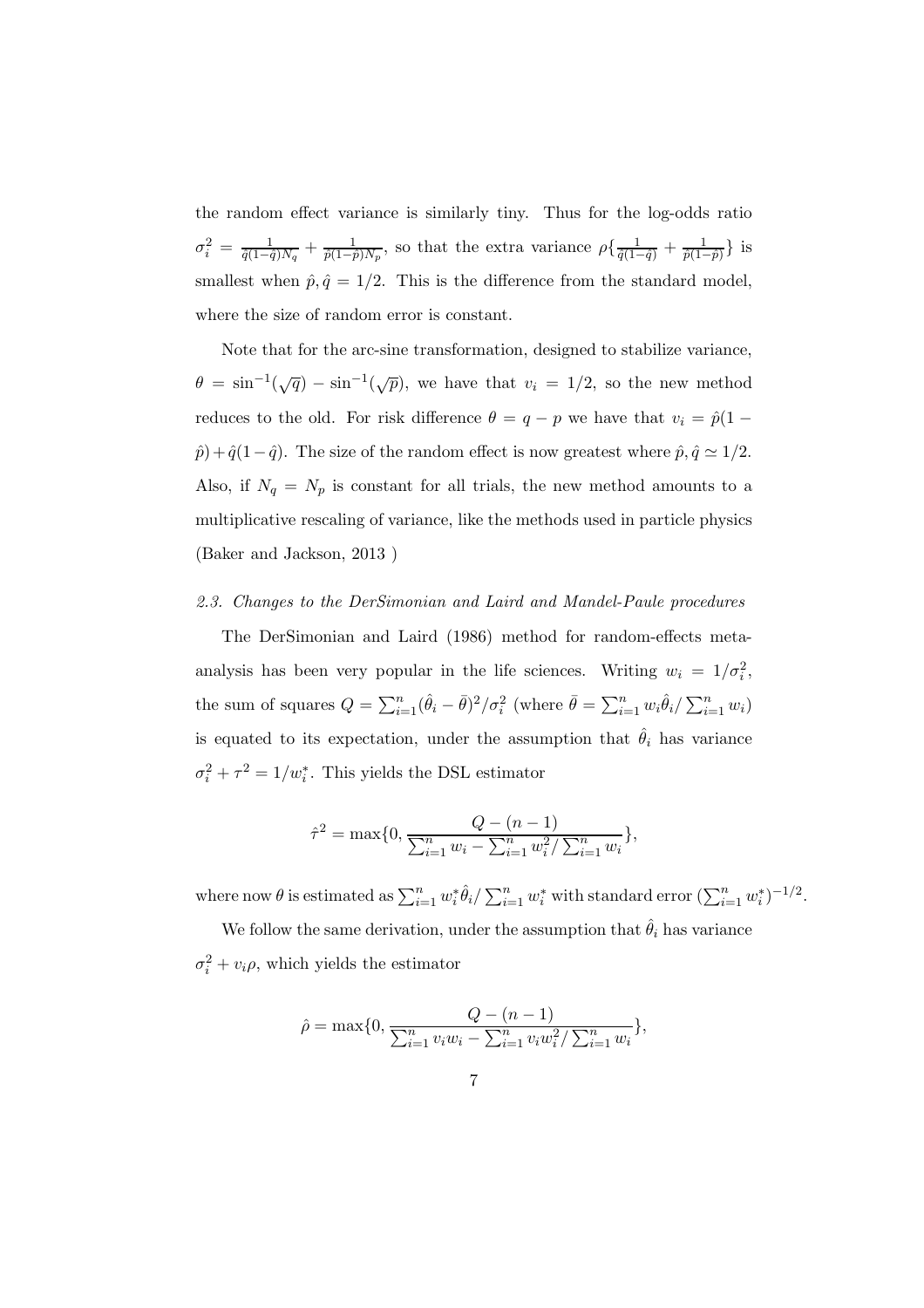and  $\sigma_i^2 + v_i \rho = 1/w_i^*$ , so that  $\theta$  and its standard error are now estimated as before.

The Mandel-Paule estimator (e.g. Hartung, Knapp and Sinha, 2008) minimises  $Q(\tau^2) = \sum_{i=1}^n$  $(\hat{\theta}_i - \tilde{\theta})^2$  $\frac{(\hat{\theta}_i - \tilde{\theta})^2}{\sigma_i^2 + \tau^2}$  for  $\tilde{\theta}$ , so that  $\tilde{\theta} = \frac{\sum_{i=1}^n \hat{\theta}_i / (\sigma_i^2 + \tau^2)}{\sum_{i=1}^n 1 / (\sigma_i^2 + \tau^2)}$  $\frac{\sum_{i=1}^{n} \frac{v_i}{(\sigma_i^2 + \tau^2)}}{\sum_{i=1}^{n} \frac{1}{(\sigma_i^2 + \tau^2)}}$  and estimates  $\tau^2$  iteratively by setting  $Q = n - 1$ . It can be trivially changed to  $Q(\rho) = \sum_{i=1}^n$  $(\hat{\theta}_i - \tilde{\theta})^2$  $\frac{(\theta_i - \theta)^2}{\sigma_i^2 + v_i \rho}$ , minimized for  $\tilde{\theta}$ , and  $\rho$  then estimated by setting  $Q(\rho) = n - 1$ . Hence the standard methods of meta-analysis can be easily tweaked to make the adjustment recommended here.

#### 2.4. Examples

Table 2 shows details of the 15 datasets used as examples. These were datasets that were comparatively easily available, and some such as the tuberculosis dataset are very well known and much studied.

The results are shown in table 3. A maximum likelihood fit for the parameters  $\theta$  and  $\tau^2$  or  $\rho$  was done to evaluate the relative goodness of fit of the conventional and proposed new model, but the estimates of treatment effect  $\theta$  shown with standard errors are derived using the DerSimonian and Laird procedure, and the modified version of this. This was done rather than quoting results from the maximum likelihood analysis, because the DSL method is very widely used.

Of the 15 meta-analyses studied, 10 had higher likelihood with the new method, 2 had lower likelihood (Eclamp and Resp), while 3 ( Lamo, Steroid and Strep) fitted with random effect going to zero, so both methods gave identical results. In two of these latter cases the results are shown, because  $\hat{\theta}$  differed using the DSL method. In the 2 cases where the new method gave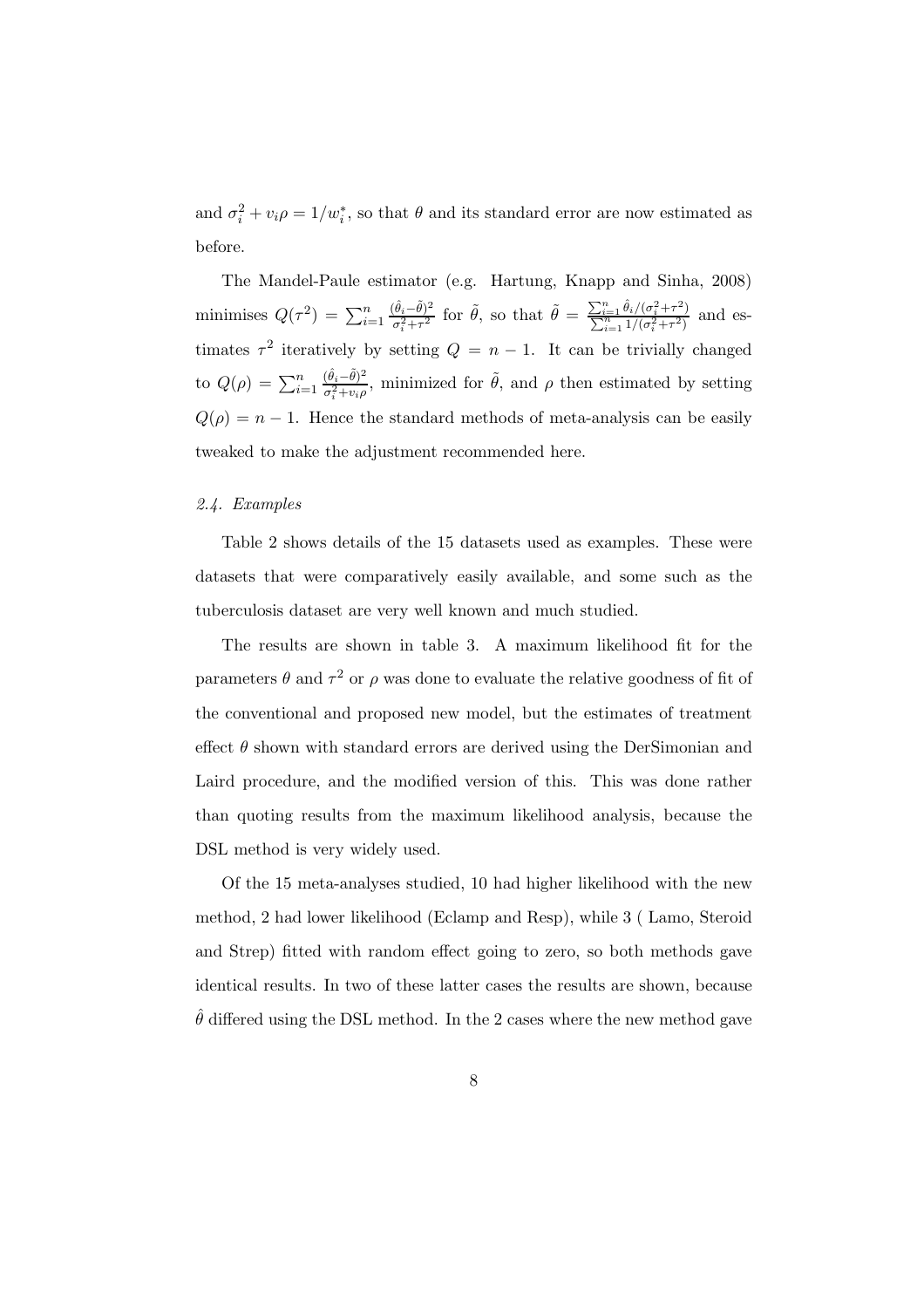a worse fit, the decrease in log-likelihood was small, not more than 0.25. However when the fit was better, the improvement could be much larger, of the order of 2.0. This shows convincingly that the new method fits data better. The estimates of treatment effect have smaller modulus in 11 cases, and are larger in 4, big enough changes to make the new model of practical interest. The maximum change was something like 15% of treatment effect. The standard errors were always slightly smaller for the new method, which is another advantage.

The random effect  $\hat{\rho}$  estimated from the modified DerSimonian and Laird method is also shown as a percentage. It correlates only weakly with the  $I<sup>2</sup>$  statistic, because  $I<sup>2</sup>$ , although a measure of heterogeneity, derives from a measure of significance, whereas  $\rho$  is an absolute measure of heterogeneity.

#### 3. Conclusions

A modification of the standard normal random effects model for  $2 \times 2$ table data has been derived, where the size of the random effect is scaled to the size of the variances for the event probabilities for treatments A and B (at a fixed sample size). There is thus an effect on inference: a sample treatment effect measure such as the log-odds ratio (1) has smallest variance when  $\hat{p} \simeq 1/2, \hat{q} \simeq 1/2$ . The random effect will be smaller there, so that studies where  $\hat{p}$  are small or large will have a larger random effect variance  $\rho$  and so be downweighted. Thus the weighting accorded to the various studies is altered. This model can be seen as the conversion of the betabinomial regression model mentioned by Kuss (2015) to a 2-stage model. Hence the attractive properties of the beta-binomial model found by Kuss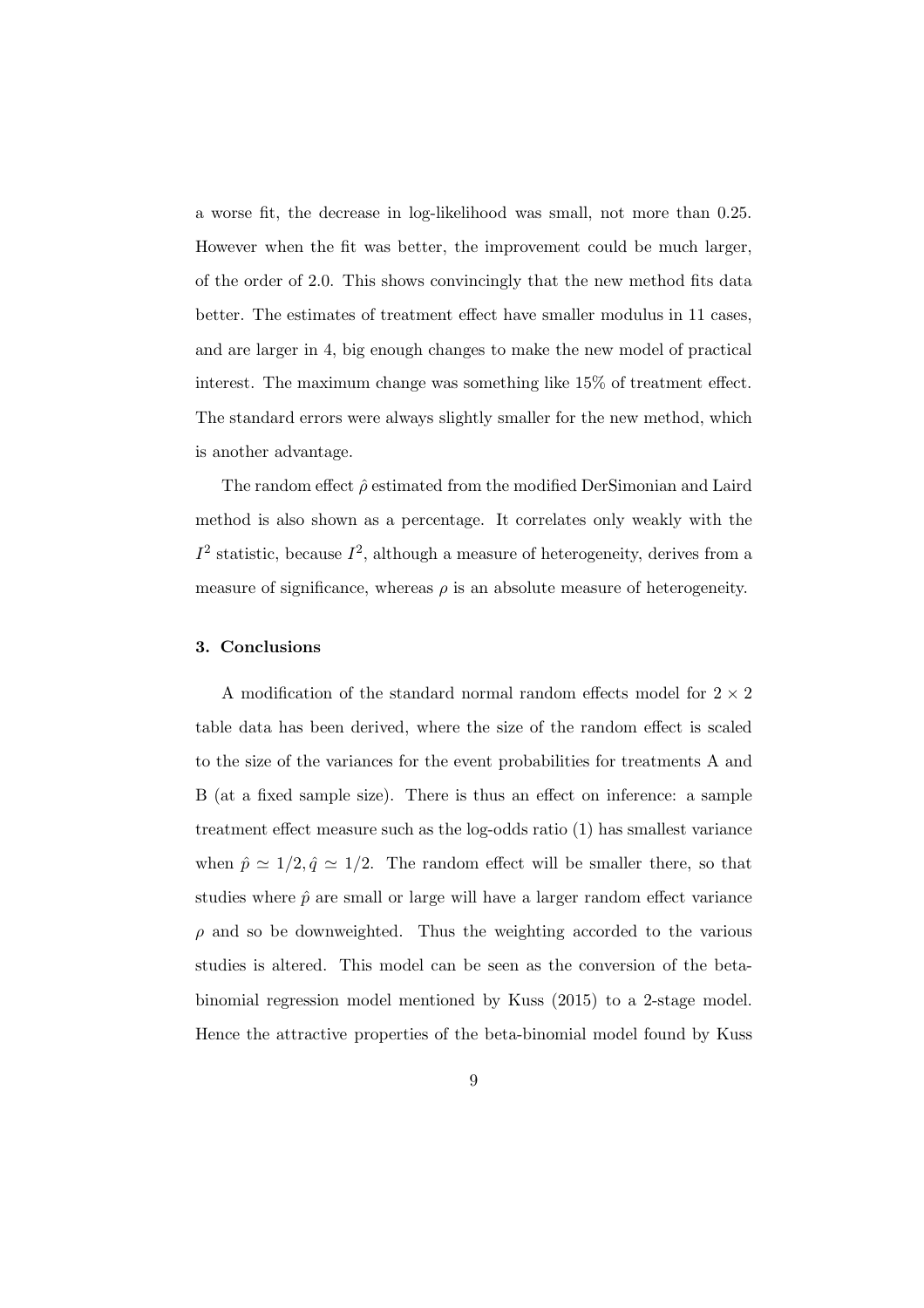(2015) should carry over to the 2-stage model.

This modification of a familiar model gave slightly better fits to data than the conventional model for most of the sample of datasets studied. It can be used wherever random effects occur in binary-data meta-analysis, e.g. in multivariate and network meta-analysis, in meta-regression, or in diagnostic meta-analysis, where the diagnostic odds ratio (DOR) can be given this type of random effect. Further experience with this model by other workers is of course necessary, and its computation would require only a small tweak of existing software.

A spin-off from this model is that the random-effects statistic  $\hat{\rho}$  derived in section 2.2 is more meaningful than the usual variance  $\tau^2$ , being a measure of heterogeneity on a scale from 0 to 1, and having the second meaning that the effective sample size for the random variation is  $\simeq 1/\rho$ . As pointed out by Borenstein (2017), the familiar  $I^2$  statistic has the drawback that it is not an absolute measure of heterogeneity.

For 1-stage meta-analyses, this model offers a computationally simple method that often gives better fits to data, confirming the results of Kuss (2015). This analysis is available in appendix A in the supplementary material available online for this paper. Future work could be the comparison of the adjusted model with the standard model for a much larger sample of meta-analyses.

#### References

[1] Alba, A. C., Alexander, P. E., Chang, J., MacIsaac, J., DeFry, S. and Guyatt, G. H. (2016). High statistical heterogeneity is more frequent in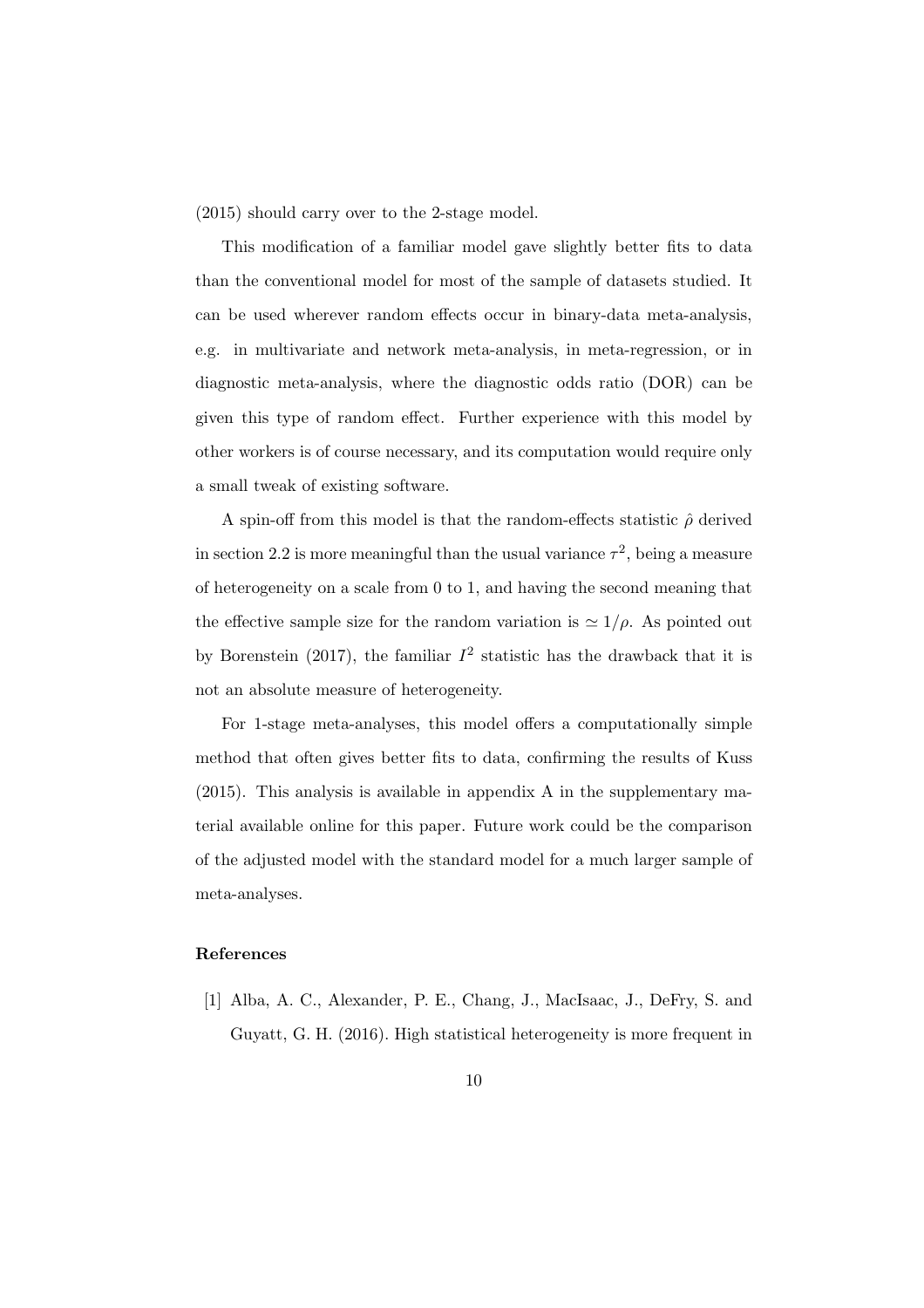meta-analysis of continuous than binary outcomes, Journal of Clinical Epidemiology, 70, 129-135.

- [2] Baker R. D., Jackson D. (2013). Meta-analysis inside and outside particle physics: two traditions that should converge? Research Synthesis Methods 4, 109124.
- [3] Borenstein, M., Higgins, J. P. T., Hedges, L. V. and Rothstein, H. R. (2017). Basics of meta-analysis:  $I^2$  is not an absolute measure of heterogeneity. Research Synthesis Methods, DOI: 10.1002/jrsm.1230
- [4] Borenstein, M., Hedges, L. V., Higgins, J. P. T. and Rothstein, H. R. (2009). Introduction to meta-analysis, Wiley, New York
- [5] Chen D-G D, Peace KE (2013). Applied Meta-Analysis with R, Chapman and Hall/CRC.
- [6] DerSimonian R, Laird N. Meta-analysis in clinical trials. Controlled Clinical Trials 1986; 7: 177–188.
- [7] Egger, M., Altman, D. G., Smith, G. D. (2001). Systematic Reviews in Health Care 2e: Meta-analysis in Context, 2nd. ed., BMJ Publishing Group, London
- [8] Fergusson, D., Glass, K. C., Hutton, B., and Shapiro, S. (2005). Randomized controlled trials of aprotinin in cardiac surgery: could clinical equipoise have stopped the bleeding?. Clinical Trials, 2(3):218–229.
- [9] Hartung, J., Knapp, G. and Sinha, B. K. (2008). Statistical metaanalysis with applications, Wiley, New York.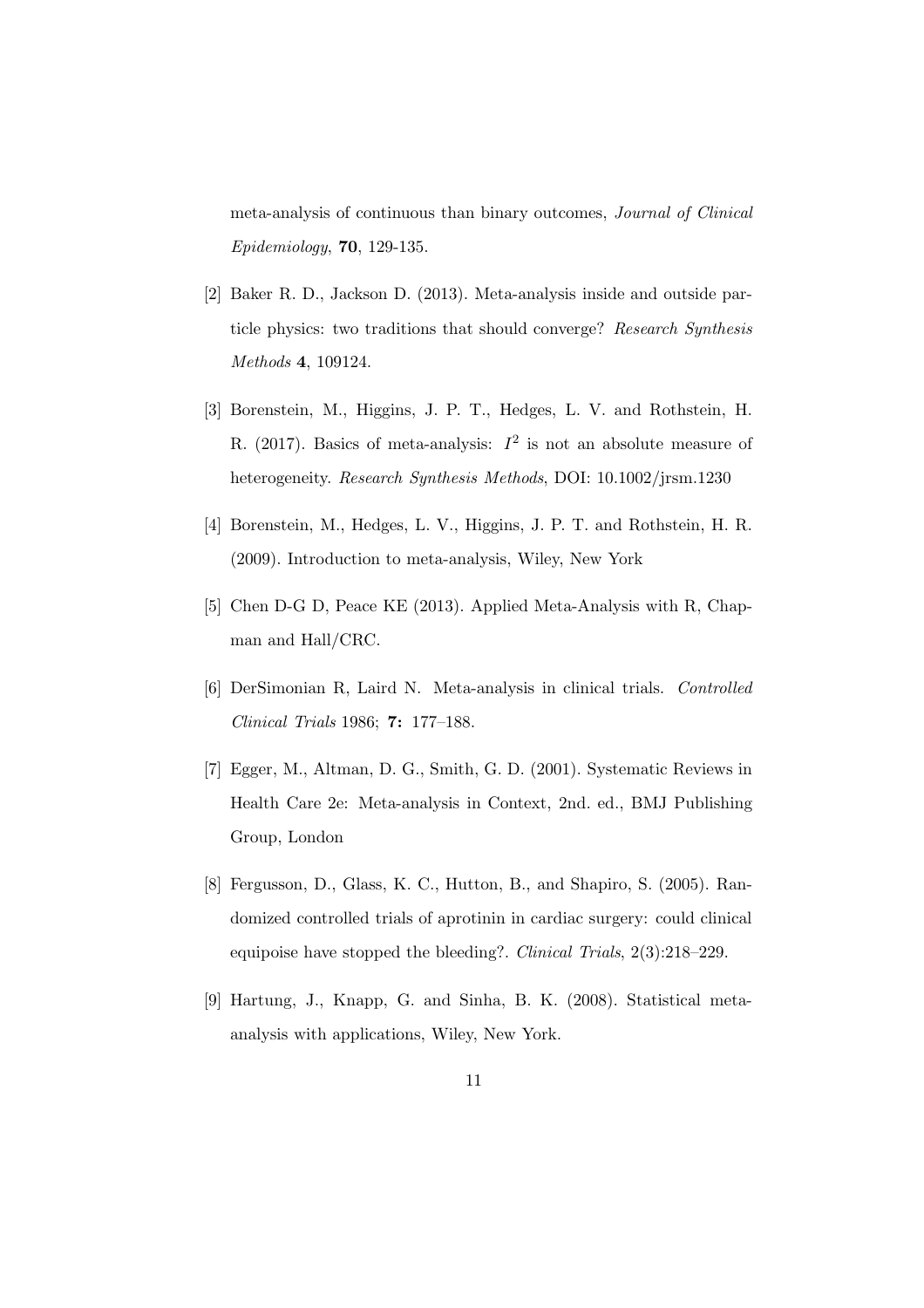- [10] Higgins, J., Thompson, S. G., Deeks, J. J. and Altman, D. G. (2003). measuring inconsistency in meta-analyses, British Medical Journal, 327, 557-560.
- [11] Kuss, O. (2015). Statistical methods for meta-analyses including information from studies without any events-add nothing to nothing and succeed nevertheless. Statistics in Medicine, 34 (7), 1097-1116.
- [12] Oehlert, G. W.. (1992) A note on the delta method, The American Statistician, 46 (91), 27-29.
- [13] Pani P. P., Trogu, E., Pacini M. and Maremmani, I. (2014). Anticonvulsants for alcohol dependence, Cochran Systematic Review CD008544, analysis 1.1
- [14] Prentice, R. L. (1986). Regression using an extended beta-binomial distribution,Journal of the American Statistical Association, 81, 321-327.
- [15] Ramaratnam, S., Marson, A. G. and Baker, G.A. (2001). Lamotrigine add-on for drug resistant partial epilepsy. Cochrane Database of Systematic Reviews 2001, 3.
- [16] Sharp, S. J., Thompson, S. G. and Altman, D. G. (1996). *British Med*ical Journal 313, 735–738.
- [17] Sidik, K. and Jonkman, J. N. (2008). Estimation using non-central hypergeometric distributions in combining tables. Journal of Statistical Planning and Inference, 138 (12): 3993–4005.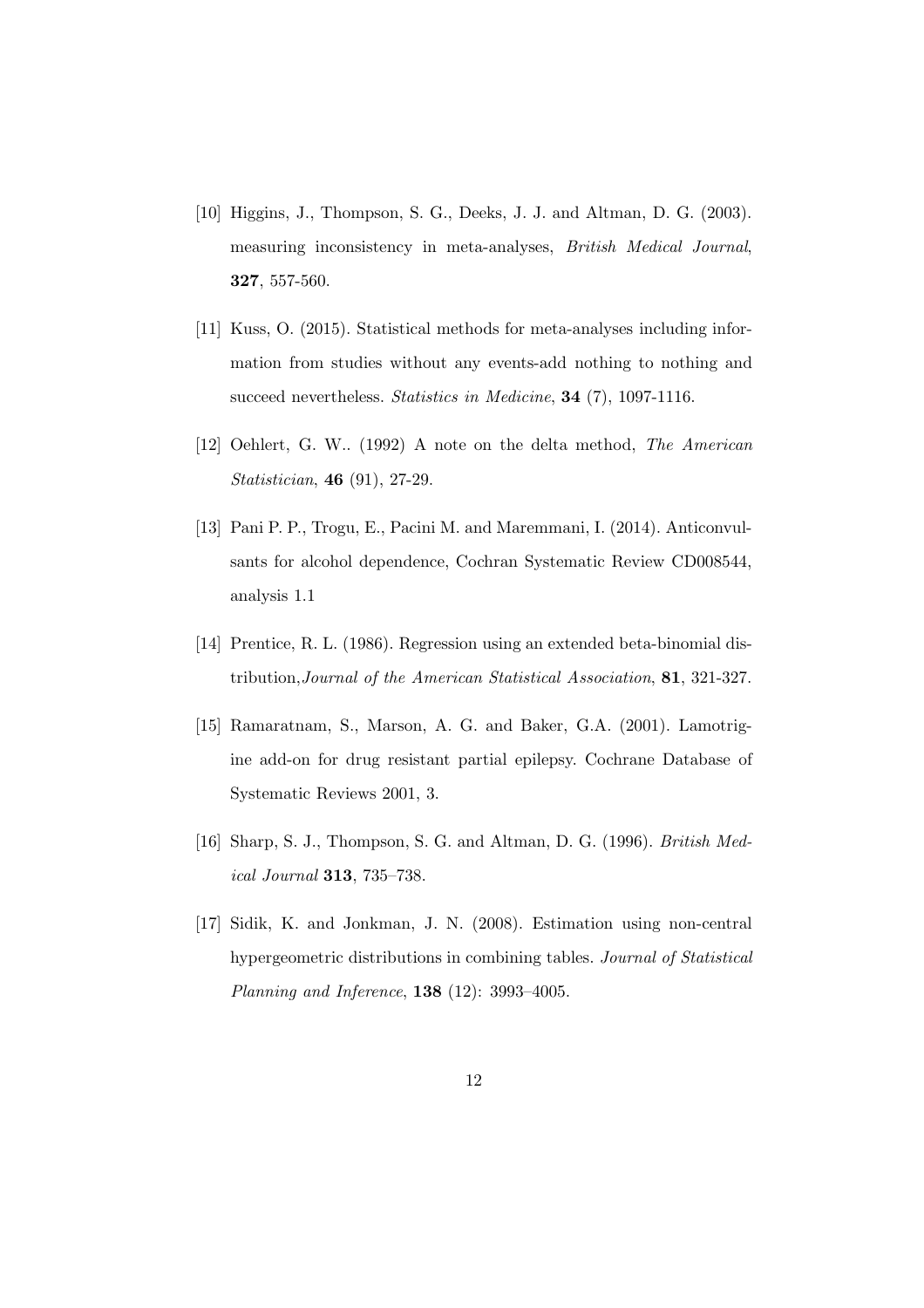- [18] Turner, R. M., Omar, R. Z., Yang, M., Goldstein, H. and Thompson, S. G. (2000). A multilevel framework for meta-analysis of clinical trials with binary outcomes, Statistics in Medicine 19, 3417-3432.
- [19] Turner,R. M., Davey, J., Clarke,M. J., Thompson, S. G. and Higgins, J. P. T. (2012). Predicting the extent of heterogeneity in meta-analysis, using empirical data from the Cochrane Database of Systematic Reviews, International Journal of Epidemiology, 41, 818-827.
- [20] Warn, D. E., Thompson, S. G. and Spiegelhalter, D. J., Bayesian random-effects meta-analysis of trials with binary outcomes: methods for the absolute risk difference and relative risk scales, Statistics in Medicine (2002). 21, 1601–1623.

#### Tables

| event, group $\rightarrow$ | Treatment A    | Treatment B    |
|----------------------------|----------------|----------------|
| Yes                        | $n_{11}$       | $n_{12}$       |
| No                         | $n_{21}$       | $n_{22}$       |
| Total                      | $N_1$ or $N_p$ | $N_2$ or $N_q$ |

Table 1: Notation for  $2 \times 2$  tables; columns are the group, rows the event, e.g. recovery or death.